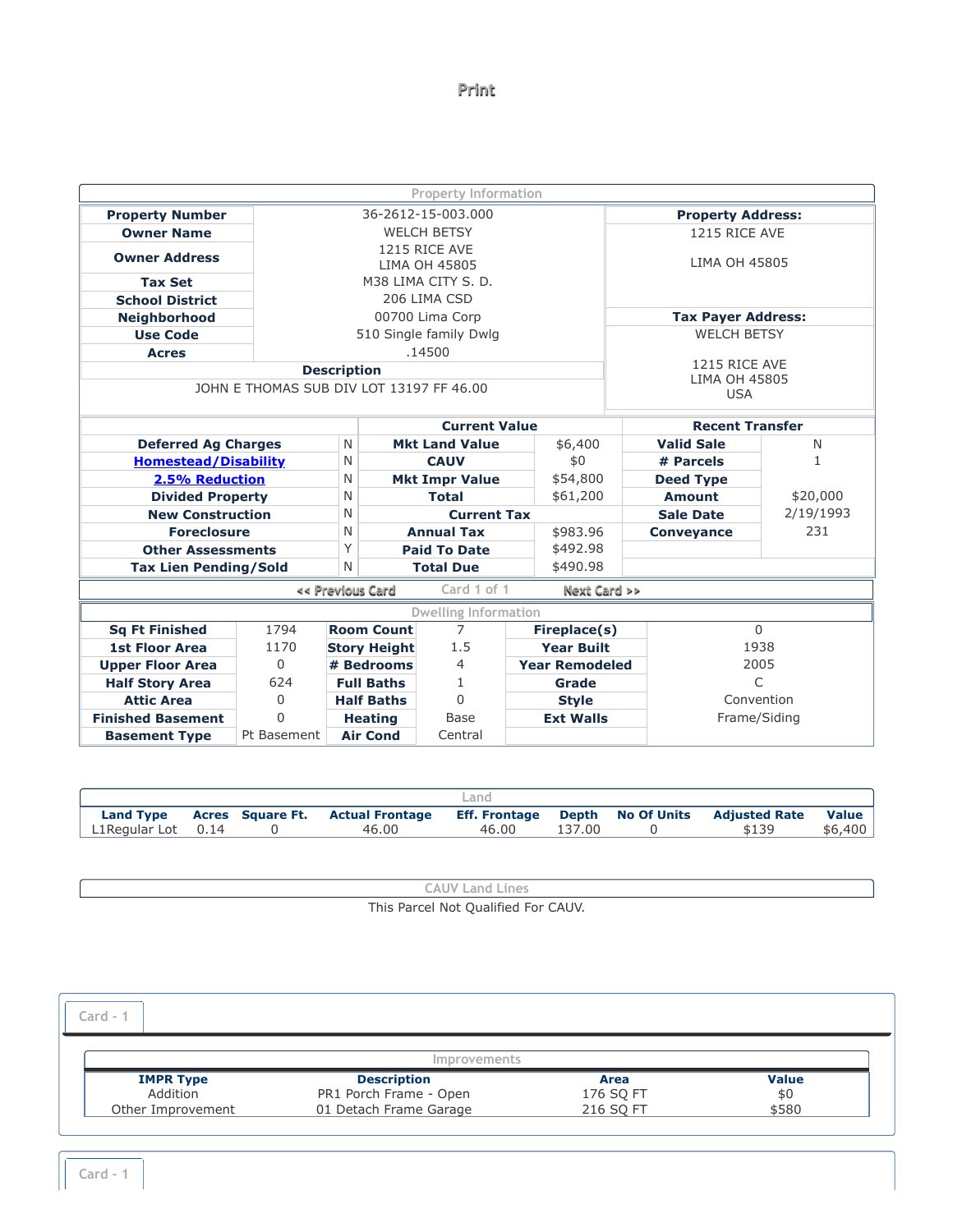<span id="page-1-0"></span>

| <b>Property Sketch</b>                                                                                                                                                                                                 | <b>Property Photos</b> |  |
|------------------------------------------------------------------------------------------------------------------------------------------------------------------------------------------------------------------------|------------------------|--|
| $\begin{array}{ c c }\n\hline\n2 & 0 & 13 \\ \hline\n0 & B & 28\n\end{array}$<br>Label<br><b>Area</b> Permeter Diversio<br>$1.36$ s Fr.<br>132 N/A<br>1040<br>28<br>176<br>00<br>PR1<br>$\sim$<br>- O<br>Print Version |                        |  |

T

## **Allen County Auditor Tax Detail Screen**

|                                          | <b>Current Owner(s)</b> |                  |             |        |                                |                      |                 |                             | <b>WELCH BETSY</b>       |                          |  |
|------------------------------------------|-------------------------|------------------|-------------|--------|--------------------------------|----------------------|-----------------|-----------------------------|--------------------------|--------------------------|--|
|                                          | <b>Billing Address</b>  |                  |             |        |                                | <b>WELCH BETSY</b>   |                 |                             |                          |                          |  |
|                                          |                         |                  |             |        |                                | 1215 RICE AVE        |                 |                             |                          |                          |  |
|                                          |                         |                  |             |        | LIMA OH 45805                  |                      |                 |                             |                          |                          |  |
|                                          |                         |                  |             |        |                                |                      |                 |                             | <b>USA</b>               |                          |  |
|                                          | <b>Tax District</b>     |                  |             |        |                                |                      |                 |                             | M38 LIMA CITY S. D.      |                          |  |
| <b>Full Rate</b>                         |                         |                  | 61.549000   |        | <b>Market/Assessed Value</b>   |                      |                 |                             | <b>Taxable Value</b>     |                          |  |
| <b>Reduction Factor</b>                  |                         |                  | 0.230051    |        |                                |                      |                 | <b>Land</b> $$6,400.00$     |                          | <b>Land</b> $$2,240.00$  |  |
| <b>Effective Rate</b>                    |                         |                  | 47.389603   |        |                                |                      |                 | $Improvements$ \$54,800.00  | Improvements \$19,180.00 |                          |  |
| <b>Certified Delg Year</b>               |                         |                  | $\mathbf 0$ |        |                                |                      |                 | Total \$61,200.00           |                          | Total \$21,420.00        |  |
|                                          |                         |                  |             |        | <b>Escrow</b>                  |                      |                 | <b>Surplus</b>              | <b>Rollback</b>          | <b>Homesite</b>          |  |
| <b>Contract Plan</b>                     |                         |                  | N           |        | <b>Balance</b>                 |                      |                 |                             | <b>Factor</b>            | <b>Factor</b>            |  |
| <b>Escrow Plan</b>                       |                         |                  | N           |        | \$0.00<br><b>Annual</b>        |                      |                 | \$0.00<br><b>Delinguent</b> | 0.096216<br>Paid         | 0.024054<br><b>Total</b> |  |
| <b>ACH Plan</b>                          |                         |                  | N           |        | <b>Tax</b>                     |                      |                 | <b>Charge</b>               | to Date                  | <b>Due</b>               |  |
| <b>Bankruptcy</b>                        |                         |                  | N           |        | \$983.96                       |                      |                 | \$0.00                      | \$492.98                 | \$490.98                 |  |
|                                          |                         |                  |             |        | <b>Current Tax Year Detail</b> |                      |                 |                             |                          |                          |  |
|                                          |                         | <b>Prior</b>     |             |        |                                |                      | <b>1st Half</b> |                             | 2nd Half                 |                          |  |
|                                          | Chg                     |                  | Adj         |        | Chg                            |                      |                 | Adj                         | Chg                      | Adj                      |  |
| <b>Orig Tax</b>                          |                         | \$0.00           |             | \$0.00 |                                | \$659.19             |                 | \$0.00                      | \$659.19                 | \$0.00                   |  |
| <b>Reduction</b>                         |                         |                  |             |        |                                | \$151.65             |                 | \$0.00                      | \$151.65                 | \$0.00                   |  |
| <b>Subtotal</b>                          |                         | \$0.00           |             |        |                                | \$507.54             |                 |                             | \$507.54                 |                          |  |
| <b>Rollback</b>                          |                         |                  |             |        |                                | \$48.81              |                 | \$0.00                      | \$48.81                  | \$0.00                   |  |
| <b>Homesite</b>                          |                         |                  |             |        |                                |                      | \$0.00          | \$0.00                      | \$0.00                   | \$0.00                   |  |
| <b>Homestead</b>                         |                         |                  |             |        |                                |                      | \$0.00          | \$0.00                      | \$0.00                   | \$0.00                   |  |
| <b>Net Tax Due</b>                       |                         | \$0.00           |             |        |                                | \$458.73             |                 |                             | \$458.73                 |                          |  |
| <b>Penalty/Int</b>                       |                         | \$0.00           |             | \$0.00 |                                |                      | \$0.00          | \$0.00                      | \$0.00                   | \$0.00                   |  |
| <b>Tax Due</b>                           |                         | \$0.00           |             |        |                                | \$458.73             |                 |                             | \$458.73                 |                          |  |
| <b>Tax Paid</b>                          |                         | \$0.00           |             |        |                                | \$458.73             |                 |                             | \$0.00                   |                          |  |
| <b>Assess. Due</b>                       |                         | \$0.00           |             |        |                                | \$34.25              |                 |                             | \$32.25                  |                          |  |
| <b>Assess, Paid</b><br><b>Total Owed</b> |                         | \$0.00           |             |        |                                | \$34.25              |                 |                             | \$0.00<br>\$490.98       |                          |  |
| <b>Total Paid</b>                        |                         | \$0.00<br>\$0.00 |             |        |                                | \$492.98<br>\$492.98 |                 |                             | \$0.00                   |                          |  |
| <b>Balance Due</b>                       |                         | \$0.00           |             |        |                                |                      | \$0.00          |                             | \$490.98                 |                          |  |
|                                          |                         |                  |             |        |                                |                      |                 |                             |                          |                          |  |

| <b>Detail Of Special Assessment</b> |                                 |        |                 |                                 |          |        |  |
|-------------------------------------|---------------------------------|--------|-----------------|---------------------------------|----------|--------|--|
|                                     |                                 |        |                 | 60-100-202 LIMA STORMWATER 2021 |          |        |  |
| <b>Start Year</b>                   | <b>End Year</b><br>2021<br>2021 |        |                 |                                 |          |        |  |
|                                     | <b>Prior</b>                    |        | <b>1st Half</b> |                                 | 2nd Half |        |  |
|                                     | Cha                             | Adi    | Chq             | Adi                             | Cha      | Adi    |  |
| <b>Charge</b>                       | \$0.00                          | \$0.00 | \$32.25         | \$0.00                          | \$32.25  | \$0.00 |  |
| Pen/Int                             | \$0.00                          | \$0.00 | \$0.00          | \$0.00                          | \$0.00   | \$0.00 |  |
|                                     |                                 |        |                 |                                 |          |        |  |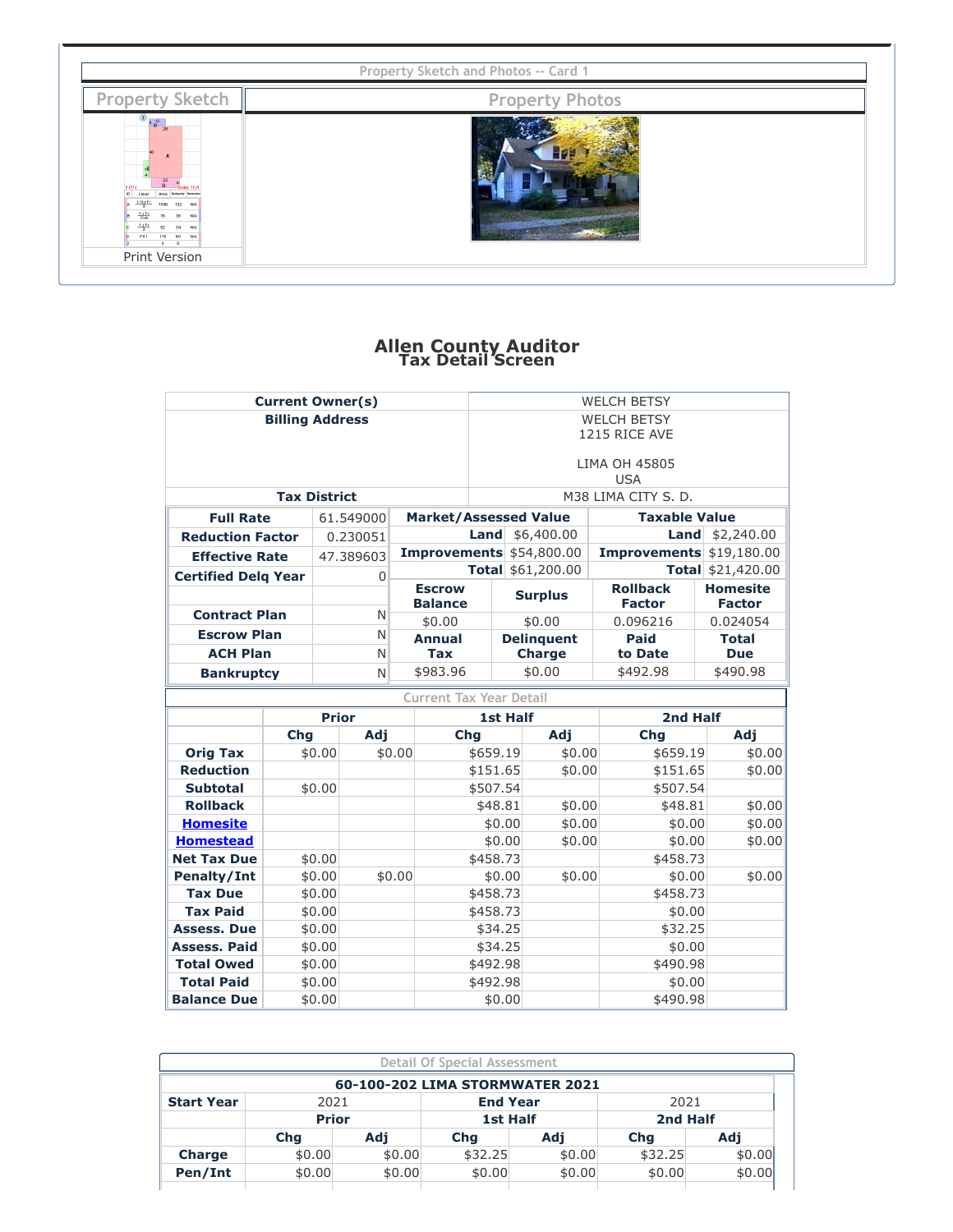| Paid              | \$0.00       |        | \$32.25         |                                          | \$0.00     |        |          |  |
|-------------------|--------------|--------|-----------------|------------------------------------------|------------|--------|----------|--|
| Owed              | \$0.00       |        | \$0.00          |                                          | \$32.25    |        |          |  |
|                   |              |        |                 | 12-239-202 OTTAWA RIVER DITCH MAINT 2021 |            |        |          |  |
| <b>Start Year</b> | 2021         |        | <b>End Year</b> |                                          | 2021       |        |          |  |
|                   | <b>Prior</b> |        | <b>1st Half</b> |                                          |            |        | 2nd Half |  |
|                   | <b>Chg</b>   | Adi    | <b>Chq</b>      | Adj                                      | <b>Chg</b> | Adi    |          |  |
| <b>Charge</b>     | \$0.00       | \$0.00 | \$2.00          | \$0.00                                   | \$0.00     | \$0.00 |          |  |
| Pen/Int           | \$0.00       | \$0.00 | \$0.00          | \$0.00                                   | \$0.00     | \$0.00 |          |  |
| Paid              | \$0.00       |        | \$2.00          |                                          | \$0.00     |        |          |  |
| Owed              | \$0.00       |        | \$0.00          |                                          | \$0.00     |        |          |  |

| <b>Payment Information</b> |                      |                  |                  |                   |                                                  |  |  |
|----------------------------|----------------------|------------------|------------------|-------------------|--------------------------------------------------|--|--|
| <b>Date</b>                | <b>Half</b>          | <b>Prior</b>     | <b>1st Half</b>  | 2nd Half          | Receipt#                                         |  |  |
| 02/09/22                   | $1 - 21$             | \$0.00           | \$0.00           | \$0.00            | 1018CORELO-02092022-1-                           |  |  |
|                            |                      |                  |                  |                   | 3729                                             |  |  |
| 02/09/22                   | $1 - 21$             | \$0.00           | \$0.63           | \$0.00            | 1018CORELO-02092022-1-<br>3729                   |  |  |
|                            |                      |                  |                  |                   | 1018CORELO-02092022-1-                           |  |  |
| 02/09/22                   | $1 - 21$             | \$0.00           | \$458.73         | \$0.00            | 3729                                             |  |  |
|                            |                      |                  |                  |                   | 1018CORELO-02092022-1-                           |  |  |
| 02/09/22                   | $1 - 21$             | \$0.00           | \$2.00           | \$0.00            | 3729                                             |  |  |
| 02/09/22                   | $1 - 21$             | \$0.00           | \$0.00           | \$0.00            | 1018CORELO-02092022-1-                           |  |  |
|                            |                      |                  |                  |                   | 3729                                             |  |  |
| 02/09/22                   | $1 - 21$             | \$0.00           | \$0.00           | \$0.00            | 1018CORELO-02092022-1-                           |  |  |
|                            |                      |                  |                  |                   | 3729                                             |  |  |
| 02/09/22                   | $1 - 21$             | \$0.00           | \$31.62          | \$0.00            | 1018CORELO-02092022-1-                           |  |  |
|                            |                      |                  |                  |                   | 3729                                             |  |  |
| 07/01/21                   | $2 - 20$             | \$0.00           | \$0.00           | \$0.63            | 1018CORELO-07012021-1-                           |  |  |
|                            |                      |                  |                  |                   | 3541<br>1018CORELO-07012021-1-                   |  |  |
| 07/01/21                   | $2 - 20$             | \$0.00           | \$0.00           | \$31.62           | 3541                                             |  |  |
|                            |                      |                  |                  |                   | 1018CORELO-07012021-1-                           |  |  |
| 07/01/21                   | $2 - 20$             | \$0.00           | \$0.00           | \$479.14          | 3541                                             |  |  |
| 01/28/21                   | $1 - 20$             | \$0.00           | \$0.00           | \$0.00            | 1018-01282021-1-3672                             |  |  |
| 01/28/21                   | $1 - 20$             | \$0.00           | \$0.00           | \$0.00            | 1018-01282021-1-3672                             |  |  |
| 01/28/21                   | $1 - 20$             | \$0.00           | \$31.62          | \$0.00            | 1018-01282021-1-3672                             |  |  |
| 01/28/21                   | $1 - 20$             | \$0.00           | \$0.63           | \$0.00            | 1018-01282021-1-3672                             |  |  |
| 01/28/21                   | $1 - 20$             | \$0.00           | \$479.14         | \$0.00            | 1018-01282021-1-3672                             |  |  |
| 01/28/21                   | $1 - 20$             | \$0.00           | \$0.00           | \$0.00            | 1018-01282021-1-3672                             |  |  |
| 06/23/20                   | $2 - 19$             | \$0.00           | \$0.00           | \$260.84          | 1018CORE-06232020-1-3600                         |  |  |
| 06/23/20                   | $2 - 19$             | \$0.00           | \$0.00           | \$0.63            | 1018CORE-06232020-1-3600                         |  |  |
| 06/23/20                   | $2 - 19$             | \$0.00           | \$0.00           | \$31.62           | 1018CORE-06232020-1-3600                         |  |  |
| 01/24/20                   | $1 - 19$             | \$0.00           | \$31.62          | \$0.00            | 1018CORE-01242020-1-3705                         |  |  |
| 01/24/20                   | $1 - 19$             | \$0.00           | \$0.00           | \$0.00            | 1018CORE-01242020-1-3705                         |  |  |
| 01/24/20                   | $1 - 19$             | \$0.00           | \$0.00           | \$0.00            | 1018CORE-01242020-1-3705                         |  |  |
| 01/24/20                   | $1 - 19$             | \$0.00           | \$0.00           | \$0.00            | 1018CORE-01242020-1-3705                         |  |  |
| 01/24/20                   | $1 - 19$             | \$0.00           | \$260.84         | \$0.00            | 1018CORE-01242020-1-3705                         |  |  |
| 01/24/20                   | $1 - 19$             | \$0.00           | \$0.63           | \$0.00            | 1018CORE-01242020-1-3705                         |  |  |
| 06/26/19                   | $2 - 18$<br>$2 - 18$ | \$0.00<br>\$0.00 | \$0.00<br>\$0.00 | \$31.62<br>\$0.63 | 1018CL-06262019-1-3584<br>1018CL-06262019-1-3584 |  |  |
| 06/26/19<br>06/26/19       | $2 - 18$             | \$0.00           | \$0.00           | \$257.82          | 1018CL-06262019-1-3584                           |  |  |
| 01/29/19                   | $1 - 18$             | \$0.00           | \$0.00           | \$0.00            | 1018-01292019-1-3599                             |  |  |
| 01/29/19                   | $1 - 18$             | \$0.00           | \$0.00           | \$0.00            | 1018-01292019-1-3599                             |  |  |
| 01/29/19                   | $1 - 18$             | \$0.00           | \$257.82         | \$0.00            | 1018-01292019-1-3599                             |  |  |
| 01/29/19                   | $1 - 18$             | \$0.00           | \$31.62          | \$0.00            | 1018-01292019-1-3599                             |  |  |
| 01/29/19                   | $1 - 18$             | \$0.00           | \$0.63           | \$0.00            | 1018-01292019-1-3599                             |  |  |
| 01/29/19                   | 1-18                 | \$0.00           | \$0.00           | \$0.00            | 1018-01292019-1-3599                             |  |  |

| Value Historv                              |             |         |             |          |
|--------------------------------------------|-------------|---------|-------------|----------|
| <b>Reason</b>                              | <b>Date</b> | Land    | <b>IMPR</b> | Total    |
| Reappraisal, Update or Annual Equalization | 7/8/2021    | \$6,400 | \$54,800    | \$61,200 |
| Reappraisal, Update or Annual Equalization | 6/14/2015   | \$6,200 | \$50,400    | \$56,600 |
| Reappraisal, Update or Annual Equalization | 10/1/2012   | \$6,600 | \$63,100    | \$69,700 |
| Reappraisal, Update or Annual Equalization | 10/26/2009  | \$6,900 | \$66,400    | \$73,300 |
| Reappraisal, Update or Annual Equalization | 7/30/2009   | \$6,900 | \$53,400    | \$60,300 |
| Reappraisal, Update or Annual Equalization | 11/7/2006   | \$6,400 | \$57,800    | \$64,200 |
| Reappraisal, Update or Annual Equalization | 10/4/2003   | \$5,800 | \$52,500    | \$58,300 |
| Reappraisal, Update or Annual Equalization | 10/31/2000  | \$5,700 | \$24,300    | \$30,000 |
| Miscellaneous                              | 1/1/1996    | \$5,400 | \$23,100    | \$28,500 |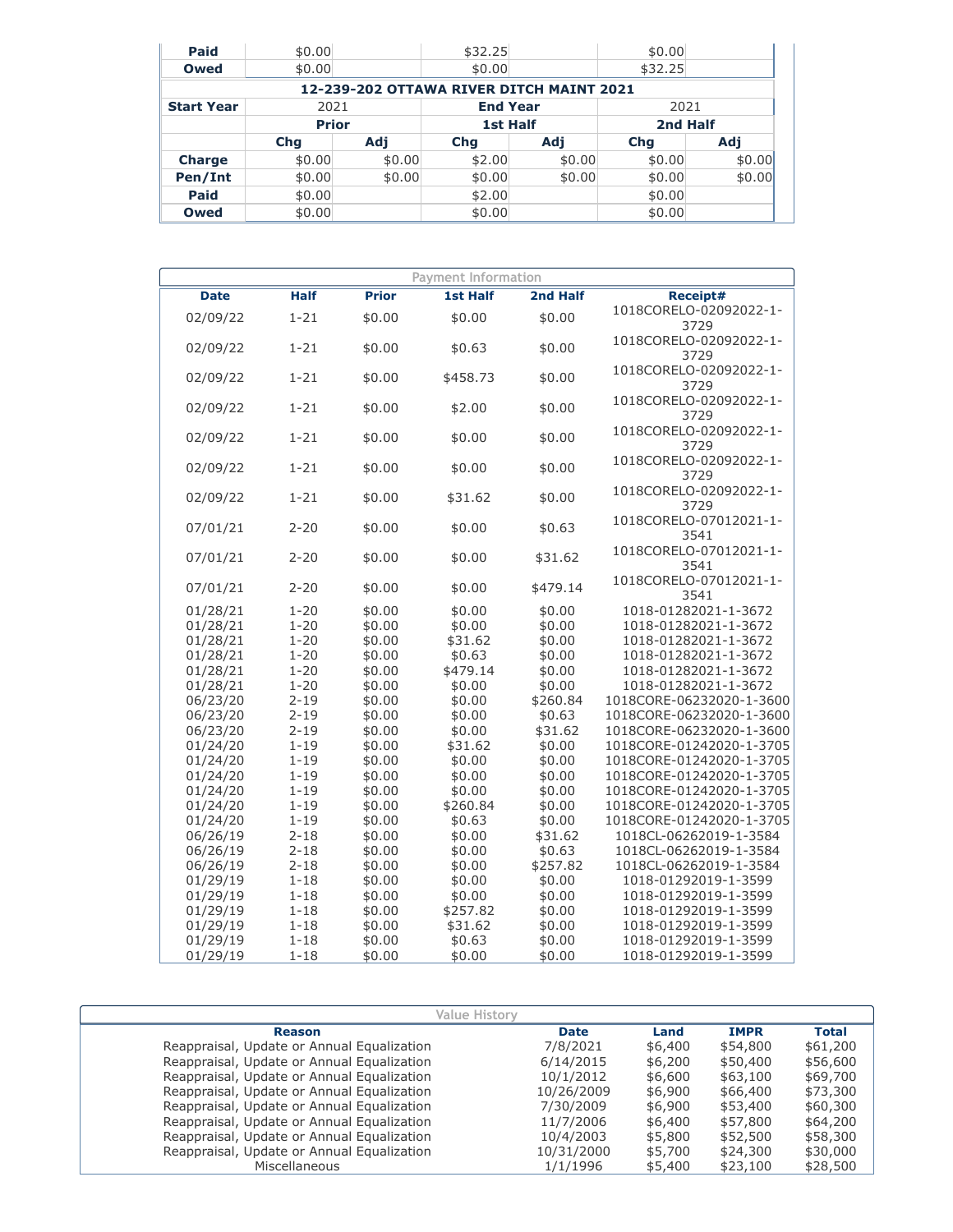|             |                    | Transfer History   |                      |                   |          |
|-------------|--------------------|--------------------|----------------------|-------------------|----------|
| <b>Date</b> | <b>Sale Amount</b> |                    | <b>Transfer Type</b> | <b>Conveyance</b> | #Parcels |
| 02/19/1993  | \$20,000           | <b>WELCH BETSY</b> | Change Owner         |                   |          |
| 01/01/1990  | \$0                | EVANS MARY BAXTER  | Change Owner         |                   |          |



## **Levy Information**

Click on the Levy Name for a description. Tax Estimates Are Annual

**Proposed Levies -** This is a complete list of any levies currently on the ballot. The tax increase is the difference between the Current Annual Tax and the Estimated Annual Tax. The full rate is listed under the Mills column.

Passed Levies - This is a complete list of all levies currently charged on this parcel. It also includes levies that were passed by the voters but will be added to the taxes in future years. These levies are indicated by a \*\* in front of the levy name. The full rate is listed under the Mills column.

## **NOTE: This information may not be updated with the latest values.**

| <b>No Proposed Levies.</b> |  |
|----------------------------|--|
| evies<br>roposed L         |  |
|                            |  |

| Passed Levies              |                      |                                     |                           |                             |  |  |
|----------------------------|----------------------|-------------------------------------|---------------------------|-----------------------------|--|--|
| <b>Levy Name</b>           | <b>Levy Type</b>     | Mills                               | <b>Current Annual Tax</b> | <b>Estimated Annual Tax</b> |  |  |
| A/C Brd of Develop Disabil | 2002 Current Expense | 3.4500                              | \$42.11                   | \$42.11                     |  |  |
| A/C Brd of Develop Disabil |                      | 0.2999<br>2003 Perm Impr- Bus & Veh | \$3.66                    | \$3.66                      |  |  |